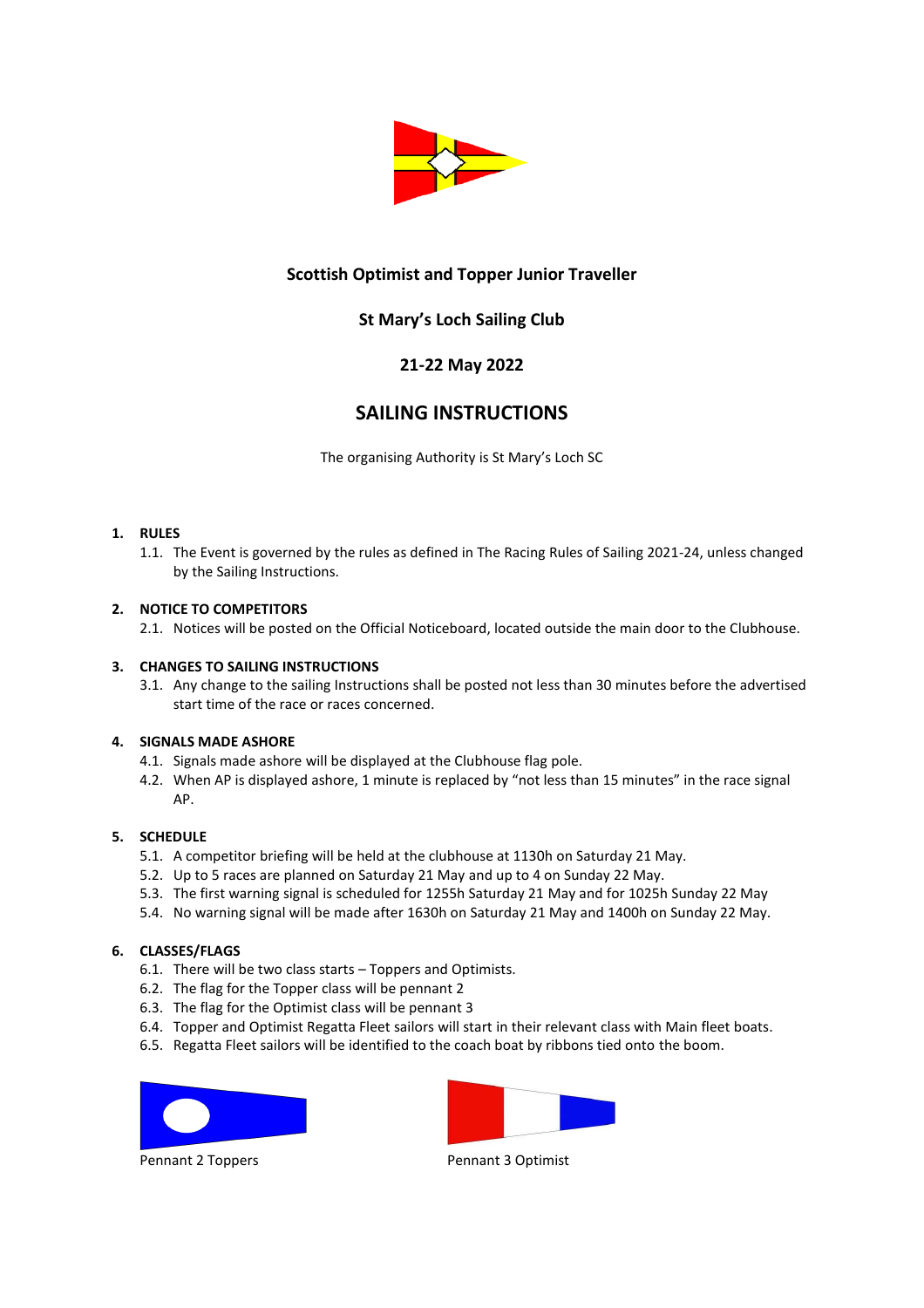### 7. **RACING AREA**

7.1. The racing area, on St Marys Loch, will be indicated at the Competitor Briefing.

## 8. **RACE MARKS**

- 8.1. Marks of the course will be large yellow cylindrical marks, or existing club orange spherical race marks.
- 8.2. A pink spherical "spreader" mark may be placed near to the windward mark to separate windward and leeward boats. If in place it is to be treated as part of course and must be correctly rounded as per the course diagrams.

## 9. **OBSTRUCTIONS**

- 9.1. Moored boats at the South-East corner of the loch.
- 9.2. A sculpture with up to 4 metal floats close to the East shore opposite the mouth of Megget Water. Its outer end is marked by a yellow buoy.

## **10. COURSE**

- 10.1. If one of the pre-defined courses is used, the course number will be displayed on the Committee Boat.
- 10.2.Diagrams for possible courses are detailed in Appendix A. The diagrams indicate the order in which the marks are passed. The diagrams do not accurately indicate the angle or distance between legs.
- 10.3.All boats **must** go through the finish line on all legs between mark 4 and mark 1. Boats must **not** pass through the finish line on any other leg of the course.
- 10.4.Alternatively, the race committee may decide to use existing club race marks. Competitors will be notified at the Briefing, and the course will be displayed on the Noticeboard.

## 11. **THE START**

- 11.1. Races shall be started using RRS 26, warning signal made at 5 minutes before the scheduled start.
- 11.2. The class starts will be at 5 minute intervals i.e. the start for the Topper fleet will be the 5-minute warning for the Optimist fleet.
- 11.3. Timings are to be taken from the visual signals. The absence of a sound signal should be disregarded.
- 11.4. The start line shall be between the **main mast** of the Committee Boat and a green outer distance mark. An inner distance buoy may be laid close to the Committee Boat. Boats must not pass between this inner distance mark and the Committee Boat.
- 11.5. Boats whose warning signals have not been made shall avoid the start area.
- 11.6. RRS 30.3 U Flag or RRS 30.4 Black Flag may be used in any start sequence at the discretion of race officer.
- 11.7. In the event of a general recall, First Substitute will be lowered after 1 minute and the new warning signal will be at least 1 minute thereafter.
- 11.8.A boat which does not start within 4 minutes of her starting signal shall be scored DNS. This changes RRS A4 and A5

### **12. THE FINISH**

- 12.1. The finish shall be between the mizzen (rear) mast of the committee boat and the green outer buoy.
- 12.2.When S flag is displayed boats shall finish at the end of their current round. If S flag is displayed with a class flag, the instruction only applies to that class.
- 12.3. Boats who have finished shall keep clear of the course and the finish line.
- 12.4.After the first boat has finished the race committee may finish other boats in their current position on the course with the W- flag.

### **13. RACE TIME LIMITS**

- 13.1. Time limit for each race is 60 minutes.
- 13.2. Boats failing to finish within the finish time shall be scored DNF.

## **14. PENALTIES**

14.1. RRS 44.1 is changed so that the Two-Turns penalty is replaced by a One-Turn Penalty, one tack and one gybe.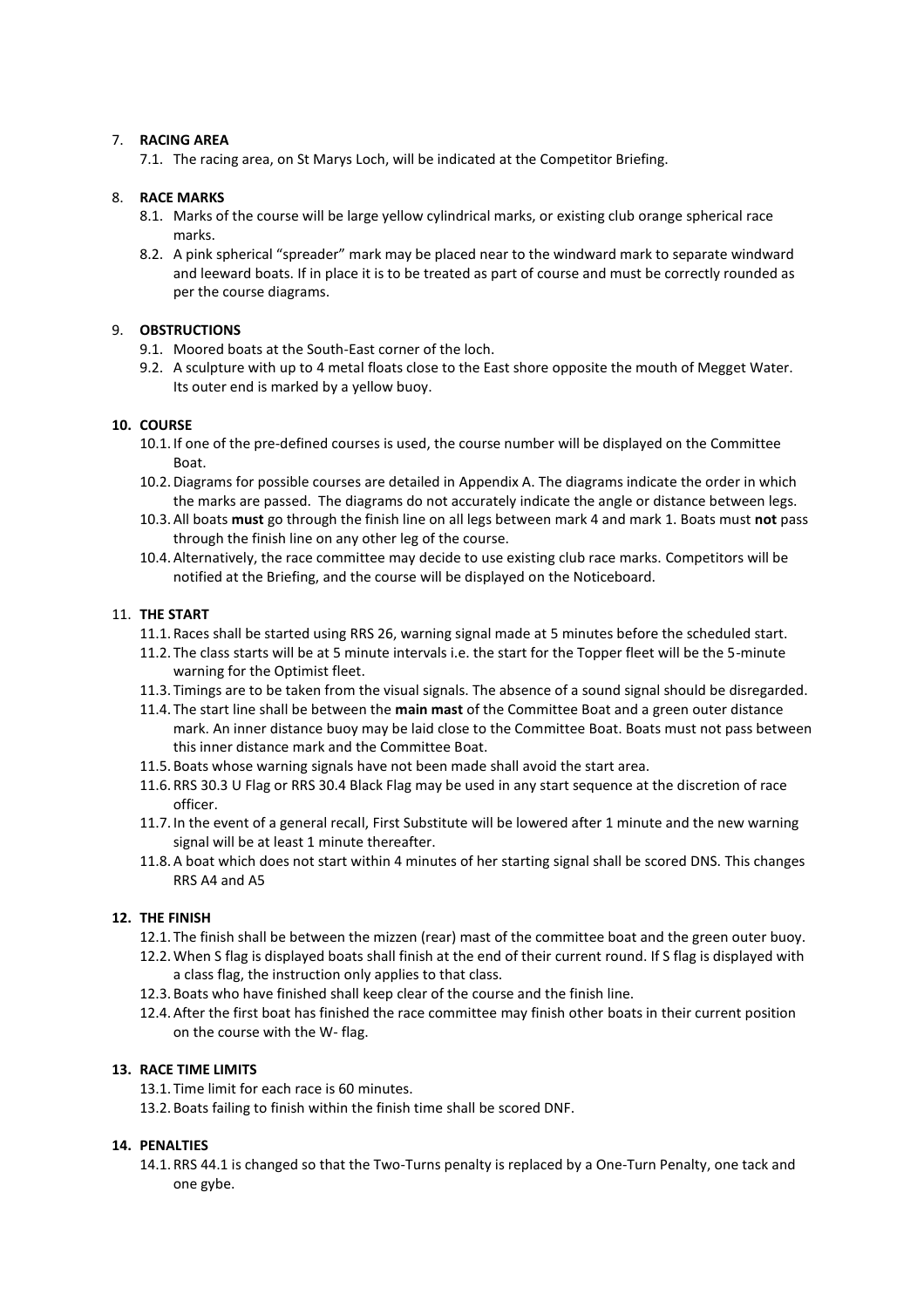### 15. **HEARING REQUEST**

- 15.1. Boats intending to protest shall inform the committee boat upon finishing a race.
- 15.2. Protest / advisory hearing forms shall be available at the Clubhouse.
- 15.3. Protest time limit is 30 minutes after the race officer has returned to shore. The time limit will be displayed on the Official Notice Board.
- 15.4.Notices will be posted no later than 15 minutes after the protest time limit to inform competitors of hearings and the whereabouts in which they are parties or named as witnesses.
- 15.5.Notices of protests by the RC or PC will be posted to inform boats under RRS 61.1(b).
- 15.6.A list of boats that, under SI 11, have been disqualified by the protest committee will be posted before the protest time limit.

## **16. SCORING**

- 16.1.One completed race is required for a result for the event.
- 16.2. The scoring system is the Low Point System per rule A4.
- 16.3.Where fewer than 4 races are completed, a boat's score is the sum of her race scores. Where 4-6 races are completed a boat's score is the sum of her race scores, excluding her worst score. Where greater than 6 races are completed a Boat's score is the sum of her scores, excluding her two worst scores.
- 16.4. Rule A5.3 shall apply.

## **17. SAFETY**

- 17.1. Y flag will not be displayed. Personal floatation devices must be worn at all times when afloat. Wetsuits or drysuits are not considered adequate personal buoyancy, this changes RRS 40.
- 17.2. The tally system to check-out and back in sailors will be controlled from the beach area. Tally bands should be worn on the wrist. Tally bands should be returned immediately on coming ashore.
- 17.3.All boats must adhere to the instructions of the safety crew at all times.
- 17.4. Boats can be subject to a safety inspection at any time.

### **18. RISK STATEMENT**

- 18.1. Rule 3 of the Racing Rules of Sailing states: "The responsibility for a boat's decision to participate in a race or to continue racing is hers alone."
- 18.2. Sailing is by its nature an unpredictable sport and therefore inherently involves an element of risk. By taking part in the event, each competitor agrees and acknowledges that:
	- 18.2.1. They are aware of the inherent element of risk involved in the sport and accept responsibility for the exposure of themselves, their crew and their boat to such inherent risk whilst taking part in the event.
	- 18.2.2. They are responsible for the safety of themselves, their crew, their boat and their other property whether afloat or ashore.
	- 18.2.3. They accept responsibility for any injury, damage or loss to the extent caused by their own actions or omissions.
	- 18.2.4. Their boat is in good order, equipped to sail in the event and they are fit to participate.
	- 18.2.5. The provision of a race management team, patrol boats if any and other officials and volunteers by the event organiser does not relieve them of their own responsibilities.
	- 18.2.6. The provision of patrol boat cover if any is limited to such assistance, particularly in extreme weather conditions, as can practically be provided in the circumstances.
	- 18.2.7. It is their responsibility to familiarise themselves with any risks specific to this venue or this event drawn to their attention in any rules or information produced for the venue or event and to attend any competitor briefing held for the event.

### 19. **INSURANCE**

19.1. All boats must have valid  $3^{rd}$  party insurance of at least £3,000,000.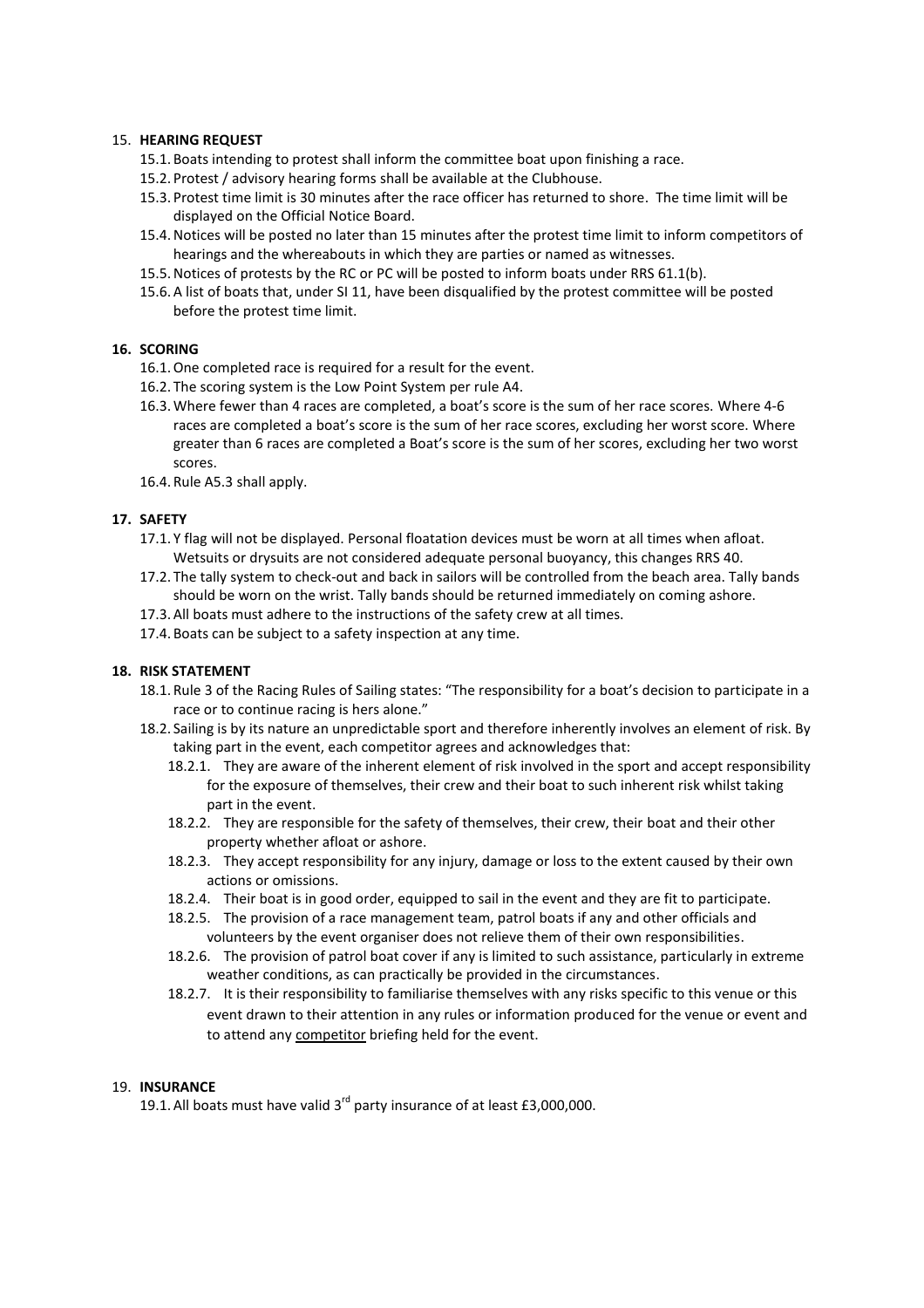## **APPENDIX A COURSE DIAGRAMS**



#### **List of Marks**

- 1, 2, 3, 4 Yellow Inflatable Marks
- S (Spreader Mark) Pink Spherical Mark (If Used)

Start / Finish Outer Distance Mark - Green Spherical Mark

nb Courses are for illustration purposes, committee boat may be anchored anywhere along leg  $4 - 1$ .